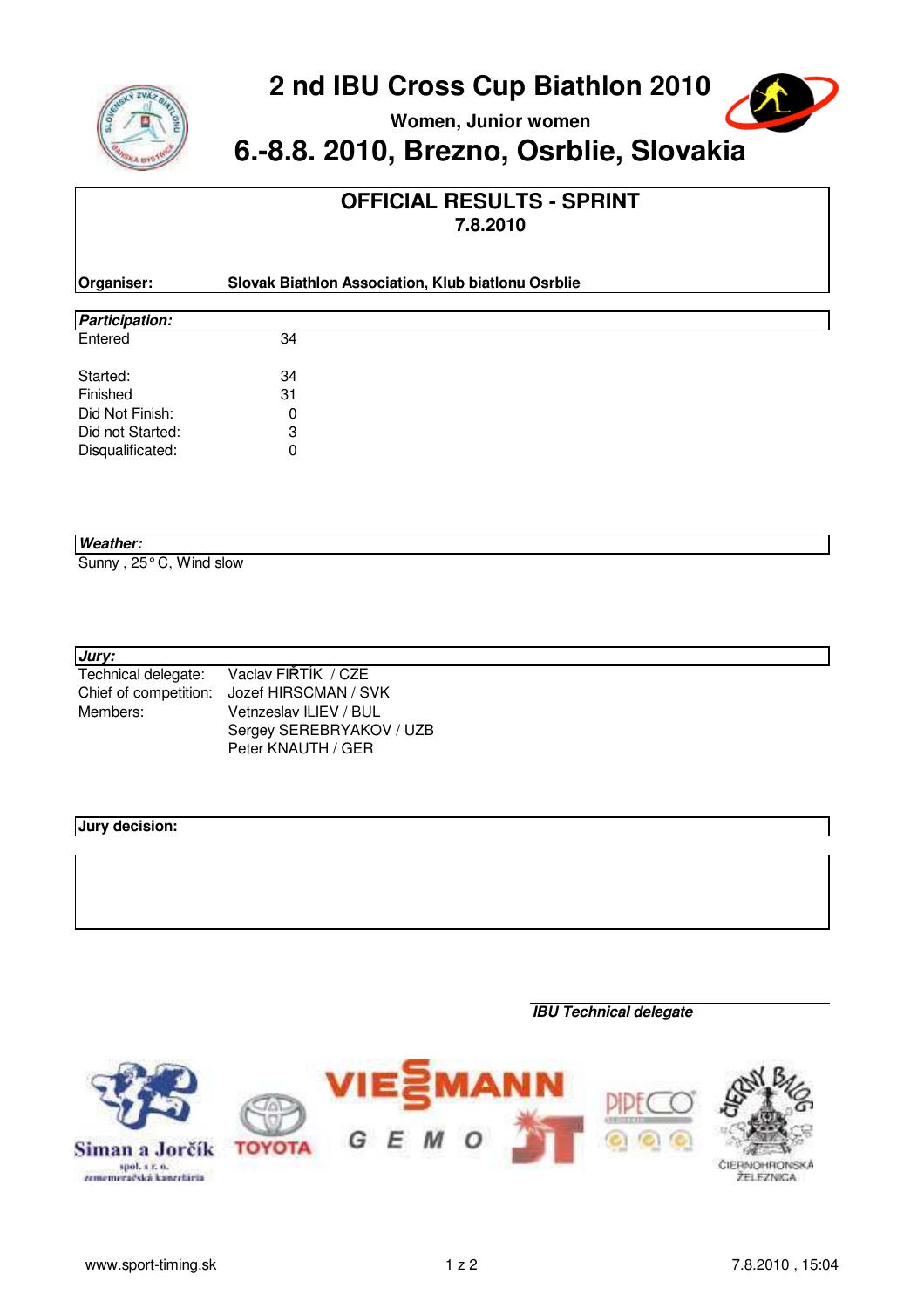Women, Junior women



6.-8.8.2010, Brezno - Osrblie, Slovakia



### **O F F I C I A L R E S U L T S**

| Date:              |                 | 7.8.2010                                                   |               |                 |                |                  |      |         | Race:                        | Sprint          |
|--------------------|-----------------|------------------------------------------------------------|---------------|-----------------|----------------|------------------|------|---------|------------------------------|-----------------|
| Organiser:<br>Rank | No              | Slovak Biathlon Association, Klub biatlonu Osrblie<br>Name | <b>Nation</b> | <b>Run Time</b> |                | P S              | Pen. | Time    | Start Time:<br><b>Behint</b> | 14:00<br>Points |
|                    |                 |                                                            |               |                 |                |                  |      |         |                              |                 |
|                    | Ženy / Women    |                                                            | Track: 3 km   |                 |                |                  |      |         |                              |                 |
| 1                  | 9               | <b>SCHORNÁ Pavla</b>                                       | CZE           | 13:39.5         |                | 2 <sub>2</sub>   |      | 13:39.5 | 00:00,0                      | 60              |
| 2                  | 3               | <b>KARISIK Tanja</b>                                       | <b>BIH</b>    | 14:08,7         | $\mathbf{1}$   | $\overline{1}$   |      | 14:08,7 | 00:29,2                      | 54              |
| 3                  | 7               | <b>IMOMHUSANOVA Dilafri UZB</b>                            |               | 14:09.7         | $\mathbf{1}$   | $\pmb{0}$        |      | 14:09.7 | 00:30,2                      | 48              |
| 4                  | 5               | <b>CAMENSCIC Alexandra MDA</b>                             |               | 14:42,9         | $\mathbf{1}$   | $\overline{2}$   |      | 14:42,9 | 01:03,4                      | 43              |
| 5                  | 8               | <b>CZENE Zsuzsanna</b>                                     | <b>HUN</b>    | 16:34,8         | $\mathbf{1}$   | $\overline{c}$   |      | 16:34,8 | 02:55,3                      | 40              |
| 6                  | $\overline{2}$  | TOČEKOVÁ Vladimíra                                         | <b>SVK</b>    | 16:37,2         | $\overline{4}$ | $\overline{c}$   |      | 16:37,2 | 02:57,7                      | 38              |
| 7                  | 4               | JAKIELA Katarzyna                                          | POL           | 16:45,3         | $\overline{c}$ | $\overline{4}$   |      | 16:45,3 | 03:05,8                      | 36              |
| 8                  | 6               | <b>HONJISZ Patrycia</b>                                    | <b>POL</b>    | 16:52,3         | $\overline{4}$ | $\overline{c}$   |      | 16:52,3 | 03:12,8                      | 34              |
| 9                  | $\mathbf{1}$    | KOŠINÁROVÁ Anna                                            | <b>SVK</b>    | 19:12,9         |                | 2 <sub>2</sub>   |      | 19:12,9 | 05:33,4                      | 32              |
|                    |                 |                                                            | Track: 3 km   |                 |                |                  |      |         |                              |                 |
| 1                  |                 | Juniorky/ Junior women<br>33 CIRSTEA Florina Ioana         | ROU           | 14:14,8         |                | $0\quad 0$       |      | 14:14,8 | 00:00,0                      | 60              |
| 2                  | 29              | <b>ARNOLD Thordis</b>                                      | <b>GER</b>    | 14:19.5         | 0              | $\overline{c}$   |      | 14:19.5 | 00:04.7                      | 54              |
| 3                  | 16              | MIHALACHE Diana                                            | ROU           | 14:35,2         | $\mathbf{1}$   | $\overline{1}$   |      | 14:35,2 | 00:20,4                      | 48              |
| 4                  | 27              | PASTUCHOVÁ Jana                                            | <b>SVK</b>    | 14:40,3         | 0              | $\overline{c}$   |      | 14:40,3 | 00:25.5                      | 43              |
| 5                  | 15              | <b>BENDIKA Baiba</b>                                       | LAT           | 15:27,5         | $\mathbf{1}$   | 3                |      | 15:27,5 | 01:12,7                      | 40              |
| 6                  | 12 <sup>7</sup> | <b>SZYMANCZAK Beata</b>                                    | POL           | 15:37,4         | 3              | 3                |      | 15:37,4 | 01:22,6                      | 38              |
| $\overline{7}$     | 23              | SCHÖNOVÁ Michaela                                          | <b>SVK</b>    | 16:06.6         | 1              | $\boldsymbol{2}$ |      | 16:06.6 | 01:51,8                      | 36              |
| 8                  | 17              | AYUPOVA Alina                                              | <b>UZB</b>    | 16:14,0         | 3              | 3                |      | 16:14,0 | 01:59,2                      | 34              |
| 9                  | 32              | HÔRČIKOVÁ Andrea                                           | <b>SVK</b>    | 16:40,4         | $\mathbf 0$    | $\overline{4}$   |      | 16:40,4 | 02:25,6                      | 32              |
| 10                 | 30              | ZAHÁLKOVÁ Pavla                                            | CZE           | 16:44,3         | 4              | $\overline{4}$   |      | 16:44,3 | 02:29,5                      | 31              |
| 11                 | 13              | SCHÄFER Lena                                               | <b>GER</b>    | 16:57,9         | 5              | 3                |      | 16:57,9 | 02:43,1                      | 30              |
| 12                 | 10              | ROZMETOVA Darmoniol UZB                                    |               | 17:39.5         | 4              | 4                |      | 17:39.5 | 03:24.7                      | 29              |
| 13                 | 24              | <b>BOZSIK Anett</b>                                        | <b>HUN</b>    | 18:17,9         | 2              | 5                |      | 18:17,9 | 04:03,1                      | 28              |
| 14                 | 31              | <b>KOROMAN Mladena</b>                                     | <b>BIH</b>    | 18:32,3         | $\overline{c}$ | $\overline{c}$   |      | 18:32,3 | 04:17,5                      | 27              |
| 15                 | 18              | STYKOVÁ Jana                                               | <b>SVK</b>    | 18:35,5         | $\mathbf{1}$   | 3                |      | 18:35,5 | 04:20,7                      | 26              |
| 16                 | 34              | CIOBANU Dimitria                                           | <b>MDA</b>    | 18:40,7         | 3              | $\overline{c}$   |      | 18:40,7 | 04:25,9                      | 25              |
| 17                 | 26              | FÜLEKI Judit                                               | <b>HUN</b>    | 18:42,1         | 3              | $\overline{2}$   |      | 18:42,1 | 04:27,3                      | 24              |
| 18                 | 19              | KOŠARAC Dejana                                             | BIH           | 19:29,8         | 4              | 3                |      | 19:29,8 | 05:15,0                      | 23              |
| 19                 | 21              | <b>BAKOS Zsofia</b>                                        | <b>HUN</b>    | 20:10,5         | 3              | 3                |      | 20:10,5 | 05:55,7                      | 22              |
| 20                 | 14              | <b>SPATARI</b> Irina                                       | <b>MDA</b>    | 20:25,2         | $\overline{2}$ | $\overline{4}$   |      | 20:25,2 | 06:10,4                      | 21              |
| 21                 | 22              | KOVAČEVIČ Ivana                                            | BIH           | 20:26.3         | 5              | 5                |      | 20:26,3 | 06:11,5                      | 20              |
| 22                 | 11              | <b>VARGA Katalin</b>                                       | <b>HUN</b>    | 20:41,1         |                | 3 <sub>3</sub>   |      | 20:41,1 | 06:26,3                      | 19              |
|                    | 20              | KORPALLOVÁ Barbora                                         | <b>SVK</b>    | <b>DNS</b>      |                |                  |      |         |                              |                 |
|                    | 25              | KUPCOVÁ Katarína                                           | <b>SVK</b>    | <b>DNS</b>      |                |                  |      |         |                              |                 |
|                    | 28              | ŠEMROVÁ Dianka                                             | <b>SVK</b>    | <b>DNS</b>      |                |                  |      |         |                              |                 |



tlač: 7.8.2010 15:04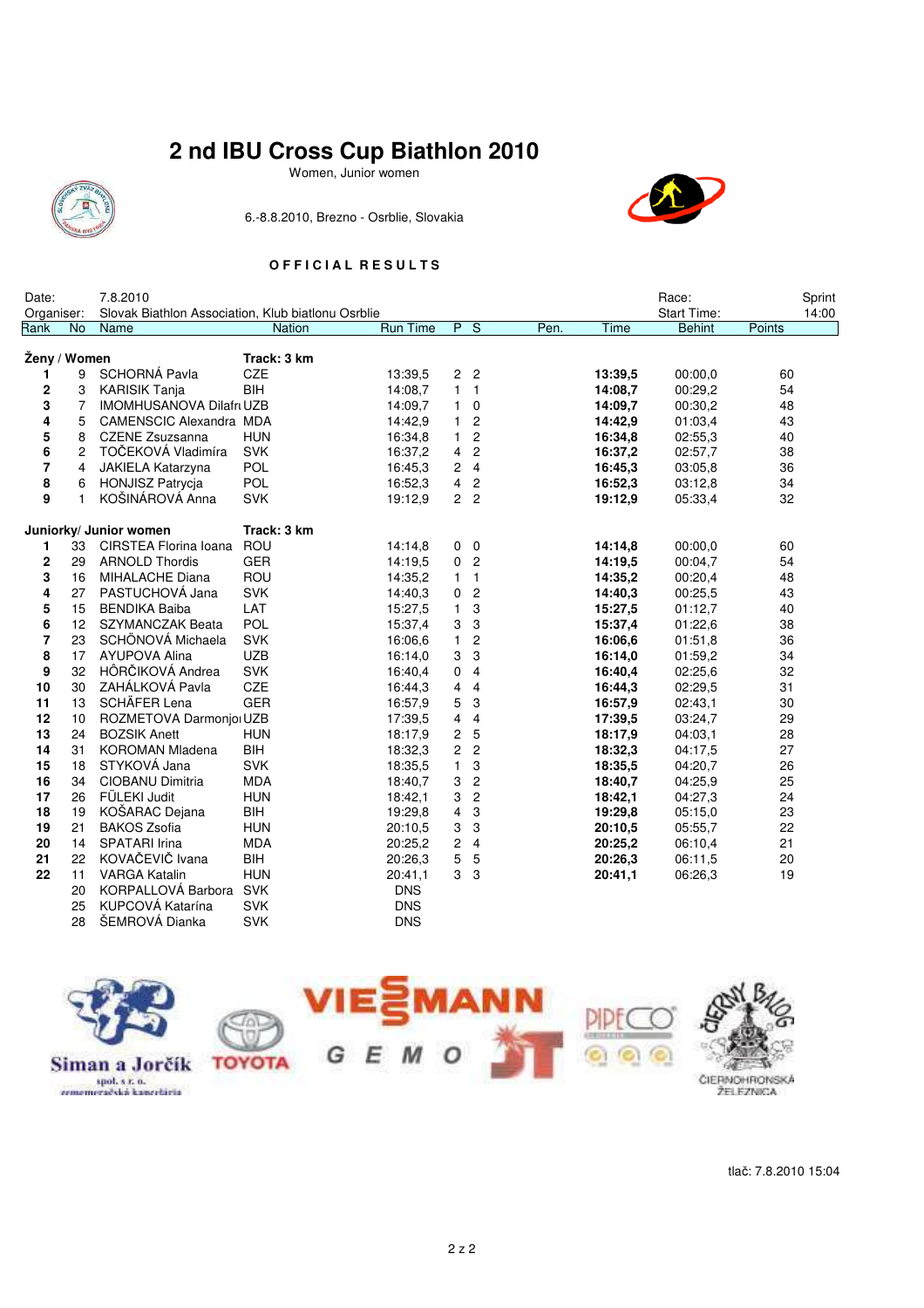

**Men, Junior men**



# **6.-8.8. 2010, Brezno, Osrblie, Slovakia**

### **OFFICIAL RESULTS - SPRINT 7.8.2010**

| Organiser:            | Slovak Biathlon Association, Klub biatlonu Osrblie |  |
|-----------------------|----------------------------------------------------|--|
|                       |                                                    |  |
| <b>Participation:</b> |                                                    |  |
| Entered               | 65                                                 |  |

| Started:         | 65 |
|------------------|----|
| Finished         | 65 |
| Did Not Finish:  |    |
| Did not Started: | O  |
| Disqualificated: |    |

### **Weather:**

Sunny , 25° C, Wind slow

### **Jury:**

| Technical delegate:   | Vaclav FIŘTÍK / CZE      |
|-----------------------|--------------------------|
| Chief of competition: | Jozef HIRSCMAN / SVK     |
| Members:              | Vetnzeslav ILIEV / BUL   |
|                       | Sergey SEREBRYAKOV / UZB |
|                       | Peter KNAUTH / GER       |

### **Jury decision:**

**St.n. 23 , 20 penaty 1:00 according IBU rules 5.3.b**

### **IBU Technical delegate**

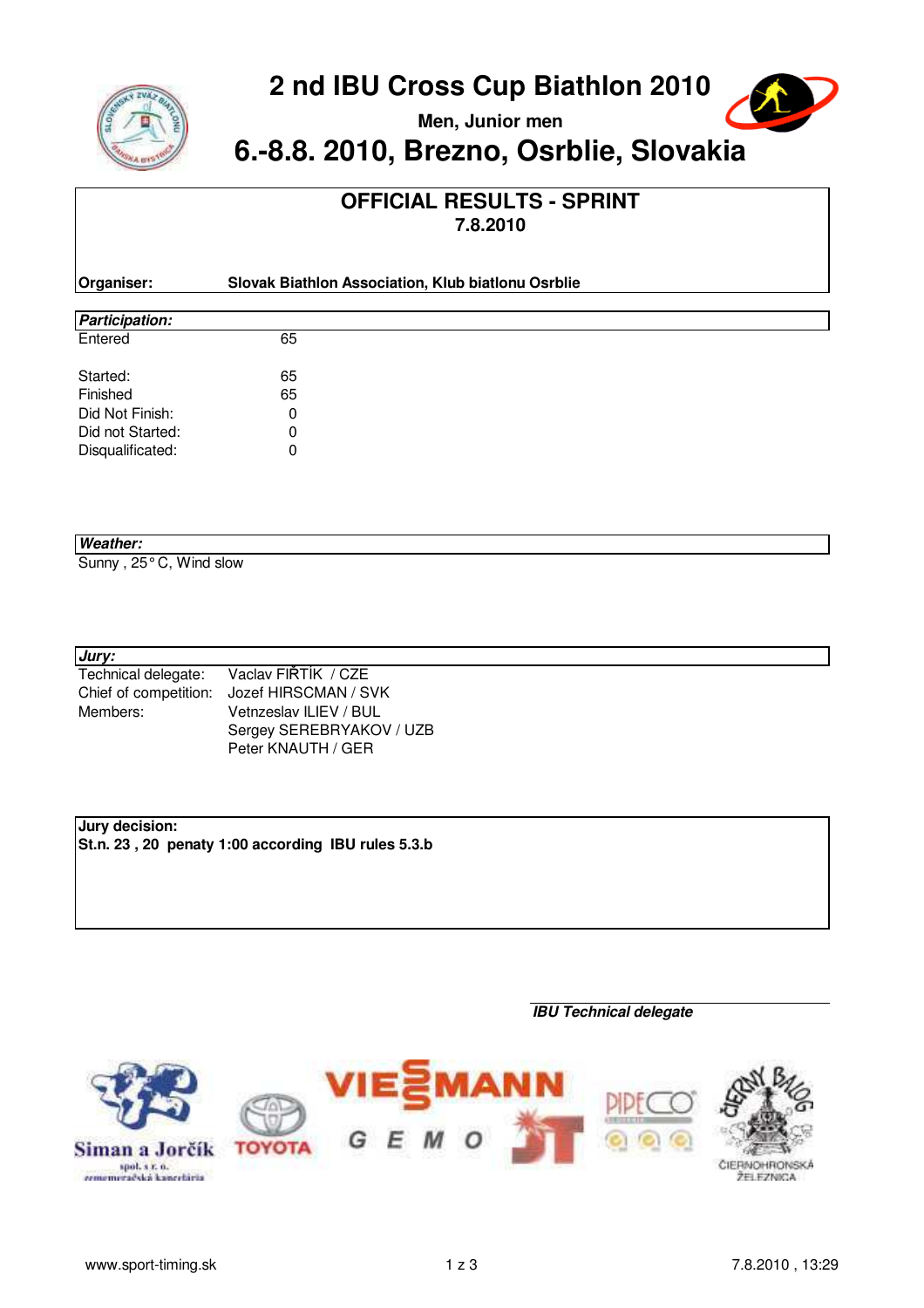

Men, Junior men



6.-8.8.2010, Brezno - Osrblie, Slovakia

### **OFFICIAL RESULTS**

| Date:          |                | 7.8.2010                      | Muži / Men Track: 4 km                             |                 |                         |                           |      |         | Race:              |        | Sprint |
|----------------|----------------|-------------------------------|----------------------------------------------------|-----------------|-------------------------|---------------------------|------|---------|--------------------|--------|--------|
| Organiser:     |                |                               | Slovak Biathlon Association, Klub biatlonu Osrblie |                 |                         |                           |      |         | <b>Start Time:</b> |        | 10:00  |
| Rank           | <b>No</b>      | Name                          | Nation                                             | <b>Run Time</b> | P S                     |                           | Pen. | Time    | <b>Behint</b>      | Points |        |
|                |                |                               |                                                    |                 |                         |                           |      |         |                    |        |        |
| 1              | 13             | MATIAŠKO Miroslav             | <b>SVK</b>                                         | 14:10.7         | $\mathbf 0$             | $\mathbf 0$               |      | 14:10.7 | 00:00,0            | 60     |        |
| $\mathbf 2$    | 15             | <b>HODJIBAYEV Murod</b>       | <b>UZB</b>                                         | 14:38,7         | 2                       | $\pmb{0}$                 |      | 14:38,7 | 00:28,0            | 54     |        |
| 3              | 32             | <b>YUNUSOV Anuzar</b>         | <b>UZB</b>                                         | 14:51,4         | 3                       | $\mathbf{1}$              |      | 14:51,4 | 00:40,7            | 48     |        |
| 4              | 28             | <b>KAZÁR Matej</b>            | <b>SVK</b>                                         | 15:05.6         | $\overline{\mathbf{c}}$ | $\overline{\mathbf{c}}$   |      | 15:05.6 | 00:54,9            | 43     |        |
| 5              | 22             | <b>HURAJT Pavol</b>           | <b>SVK</b>                                         | 15:08,2         | 0                       | $\mathbf{1}$              |      | 15:08,2 | 00:57,5            | 40     |        |
| 6              | 26             | <b>NASIROV Ruslan</b>         | <b>UZB</b>                                         | 15:13,9         | 3                       | $\boldsymbol{2}$          |      | 15:13,9 | 01:03,2            | 38     |        |
| $\overline{7}$ | 29             | KIPTOO Eliyah                 | <b>KEN</b>                                         | 15:28,8         | 5                       | 5                         |      | 15:28,8 | 01:18,1            | 36     |        |
| 8              | 14             | SCHORNÝ Luboš                 | CZE                                                | 15:30,9         | $\mathbf{1}$            | 1                         |      | 15:30,9 | 01:20,2            | 34     |        |
| 9              | 12             | <b>MOSER Christian</b>        | <b>GER</b>                                         | 15:39.1         | 2                       | $\overline{c}$            |      | 15:39.1 | 01:28.4            | 32     |        |
| 10             | 2              | RUSŇÁK Tomáš                  | <b>SVK</b>                                         | 15:44,7         | 0                       | $\mathbf{1}$              |      | 15:44,7 | 01:34,0            | 31     |        |
| 11             | 27             | CIENIK Radovan                | <b>SVK</b>                                         | 15:51,8         | 1                       | 3                         |      | 15:51,8 | 01:41,1            | 30     |        |
| 12             | 23             | <b>JABIN Steffen</b>          | <b>GER</b>                                         | 14:57.1         | 2                       | $\mathbf 0$               | 1:00 | 15:57,1 | 01:46.4            | 29     |        |
| 13             | 16             | OTČENÁŠ Martin                | <b>SVK</b>                                         | 16:03.7         | $\overline{c}$          | 3                         |      | 16:03.7 | 01:53,0            | 28     |        |
| 14             | 19             | <b>GRÖNE Norbert</b>          | <b>SVK</b>                                         | 16:15.6         | 1                       | 5                         |      | 16:15.6 | 02:04,9            | 27     |        |
| 15             | 11             | ŠKOVIERA Jozef                | <b>SVK</b>                                         | 16:16,3         | 1                       | 1                         |      | 16:16,3 | 02:05,6            | 26     |        |
| 16             | 9              | ŠKVARIDLO Davorín             | <b>SVK</b>                                         | 16:21,9         | 1                       | 0                         |      | 16:21,9 | 02:11,2            | 25     |        |
| 17             | 24             | RIDZOŇ Peter                  | <b>SVK</b>                                         | 16:28,5         | $\overline{\mathbf{c}}$ | 3                         |      | 16:28,5 | 02:17,8            | 24     |        |
| 18             | 31             | <b>BRIL Grzegorz</b>          | <b>POL</b>                                         | 16:33,6         | 4                       | $\boldsymbol{2}$          |      | 16:33,6 | 02:22,9            | 23     |        |
| 19             | 20             | <b>CROITORU Liviu</b>         | <b>MDA</b>                                         | 15:34,7         | 3                       | $\mathbf{1}$              | 1:00 | 16:34,7 | 02:24,0            | 22     |        |
| 20             | 3              | <b>IMRICH Slavomír</b>        | <b>SVK</b>                                         | 16:37,3         | $\overline{c}$          | $\boldsymbol{2}$          |      | 16:37,3 | 02:26,6            | 21     |        |
| 21             | 17             | HENGSTMENGEL Tom NED          |                                                    | 16:40,9         | $\mathbf{1}$            | $\boldsymbol{2}$          |      | 16:40,9 | 02:30,2            | 20     |        |
| 22             | 18             | <b>ROTICH Titus</b>           | <b>KEN</b>                                         | 16:41,7         | 5                       | $\overline{\mathbf{4}}$   |      | 16:41,7 | 02:31,0            | 19     |        |
| 23             | 10             | <b>WURST Milan</b>            | CZE                                                | 16:45.1         | $\overline{c}$          | $\overline{4}$            |      | 16:45.1 | 02:34,4            | 18     |        |
| 24             | 6              | PALGUTA Luboslav              | <b>SVK</b>                                         | 16:47,0         | 3                       | $\mathbf 0$               |      | 16:47.0 | 02:36.3            | 17     |        |
| 25             | 30             | VÁLEK Marian                  | CZE                                                | 17:01,5         | 2                       | $\ensuremath{\mathsf{3}}$ |      | 17:01,5 | 02:50,8            | 16     |        |
| 26             | $\overline{7}$ | <b>GERGATH Artur</b>          | <b>SVK</b>                                         | 17:36.9         | 3                       | $\mathbf 5$               |      | 17:36,9 | 03:26,2            | 15     |        |
| 27             | 5              | OLEJÁR Lukáš                  | <b>SVK</b>                                         | 18:02,6         | 3                       | $\boldsymbol{2}$          |      | 18:02,6 | 03:51,9            | 14     |        |
| 28             | $\mathbf{1}$   | KOŠINÁR Peter                 | <b>SVK</b>                                         | 18:39,0         | 3                       | $\boldsymbol{2}$          |      | 18:39,0 | 04:28,3            | 13     |        |
| 29             | 8              | HLUŠEK Peter                  | <b>SVK</b>                                         | 19:26,4         | 3                       | $\boldsymbol{2}$          |      | 19:26,4 | 05:15,7            | 12     |        |
| 30             | $\overline{4}$ | MOJŽIŠ Michal                 | <b>SVK</b>                                         | 20:16,1         | 3                       | 5                         |      | 20:16,1 | 06:05,4            | 11     |        |
| 31             | 21             | <b>SARSGYAN Hovhannes ARM</b> |                                                    | 21:12,7         | 4                       | 3                         |      | 21:12,7 | 07:02,0            | $10$   |        |
| 32             | 25             | <b>TOROSSIAN Samvel</b>       | <b>ARM</b>                                         | 21:56.6         | 4                       | $\overline{\mathbf{4}}$   |      | 21:56.6 | 07:45.9            | 9      |        |

#### **St.n. 23 , 20 penalty 1:00 according IBU rules 5.3.b**

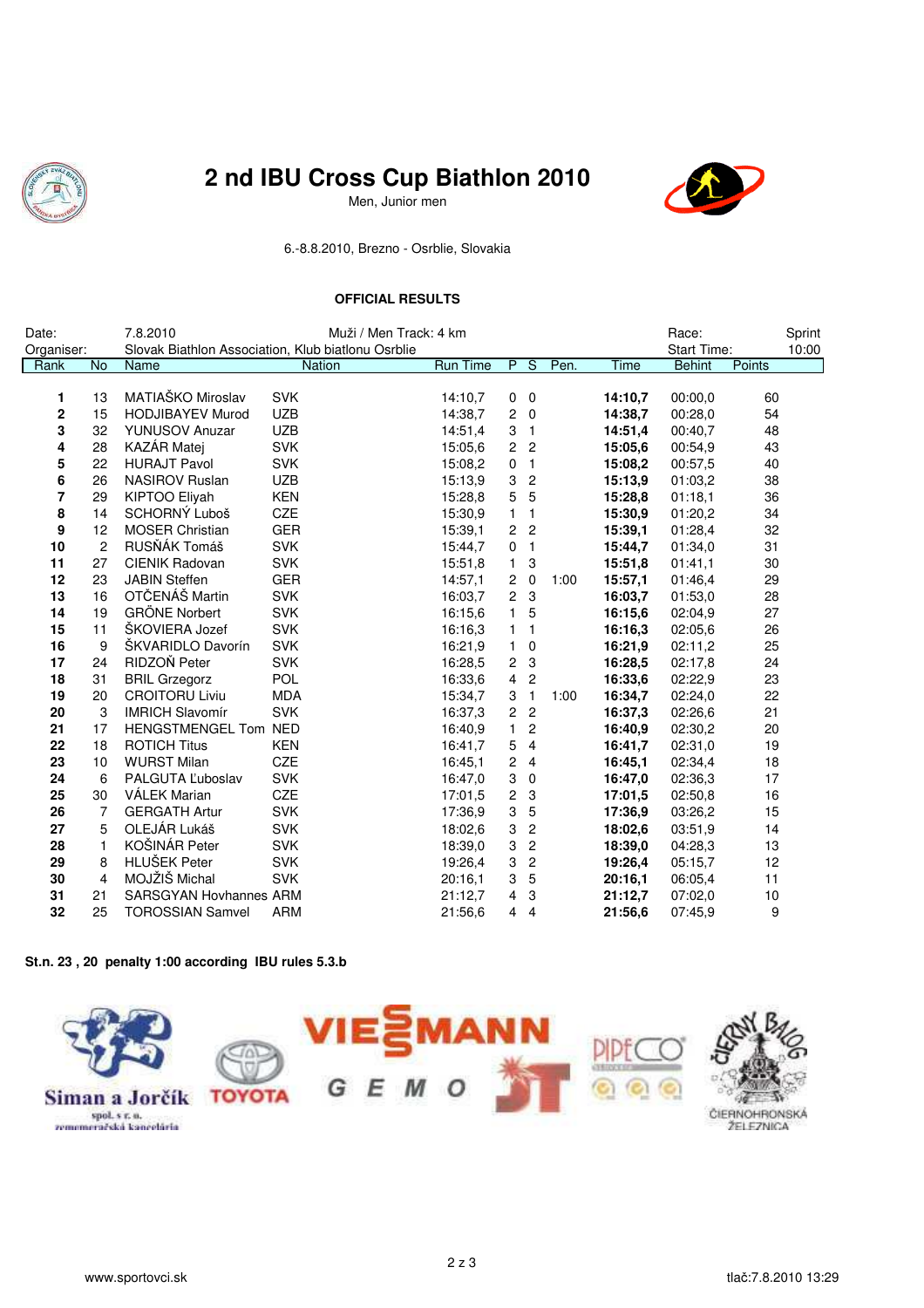

## *《食***》 2 nd IBU Cross Cup Biathlon 2010**

**Jesus Men, Junior men** 



6.-8.8.2010, Brezno - Osrblie, Slovakia

### **OFFICIAL RESULTS**

| Date:       |    | 7.8.2010<br>Juniori/ Junior men Track: 4 km        |               |                 |                         |                         |      |             | Race:              |        | Sprint |
|-------------|----|----------------------------------------------------|---------------|-----------------|-------------------------|-------------------------|------|-------------|--------------------|--------|--------|
| Organiser:  |    | Slovak Biathlon Association, Klub biatlonu Osrblie |               |                 |                         |                         |      |             | <b>Start Time:</b> |        | 10:00  |
| Rank        | No | Name                                               | <b>Nation</b> | <b>Run Time</b> |                         | P S                     | Pen. | <b>Time</b> | <b>Behint</b>      | Points |        |
|             |    |                                                    |               |                 |                         |                         |      |             |                    |        |        |
| 1           | 34 | <b>GERBACEA Roland</b>                             | ROU           | 15:00,4         | 0                       | $\overline{1}$          |      | 15:00,4     | 00:00,0            | 60     |        |
| $\mathbf 2$ | 46 | <b>PRAULITIS Toms</b>                              | LAT           | 15:41,8         | $\overline{c}$          | $\overline{1}$          |      | 15:41,8     | 00:41,4            | 54     |        |
| 3           | 52 | <b>REDEKER Hendrik</b>                             | <b>GER</b>    | 15:41,9         | 0                       | $\overline{1}$          |      | 15:41,9     | 00:41,5            | 48     |        |
| 4           | 60 | <b>ZVAIGZNITIS Janis</b>                           | LAT           | 15:43,8         | 3                       | $\mathbf 0$             |      | 15:43,8     | 00:43,4            | 43     |        |
| 5           | 65 | <b>HEYSER Nikolas</b>                              | <b>GER</b>    | 15:44,1         | $\mathbf{1}$            | $\sqrt{2}$              |      | 15:44,1     | 00:43,7            | 40     |        |
| 6           | 44 | <b>HASILLA Tomáš</b>                               | <b>SVK</b>    | 15:48,6         | $\overline{c}$          | $\mathbf{3}$            |      | 15:48,6     | 00:48,2            | 38     |        |
| 7           | 56 | <b>WIECZOREK Mateusz</b>                           | POL           | 15:59,4         | $\mathbf{1}$            | $\overline{1}$          |      | 15:59,4     | 00:59,0            | 36     |        |
| 8           | 61 | <b>YUNUSOV Alikber</b>                             | <b>UZB</b>    | 16:01,7         | $\overline{c}$          | 3                       |      | 16:01,7     | 01:01,3            | 34     |        |
| 9           | 59 | <b>KAZÁR Peter</b>                                 | <b>SVK</b>    | 16:02,8         | $\mathbf{1}$            | $\overline{\mathbf{1}}$ |      | 16:02,8     | 01:02,4            | 32     |        |
| 10          | 57 | <b>FAUR Remus</b>                                  | ROU           | 16:03,3         | $\overline{2}$          | $\overline{2}$          |      | 16:03,3     | 01:02,9            | 31     |        |
| 11          | 40 | <b>SIMA Michal</b>                                 | <b>SVK</b>    | 16:03,8         | 0                       | $\overline{1}$          |      | 16:03,8     | 01:03,4            | 30     |        |
| 12          | 64 | <b>GAVRILA Stefan</b>                              | ROU           | 16:08,1         | $2^{\circ}$             | $\overline{c}$          |      | 16:08,1     | 01:07,7            | 29     |        |
| 13          | 41 | <b>LAGAT Enok</b>                                  | <b>KEN</b>    | 16:13,8         | 4                       | 4                       |      | 16:13,8     | 01:13,4            | 28     |        |
| 14          | 43 | <b>HOLNBURGER Martin</b>                           | <b>GER</b>    | 16:26,6         | 1                       | 3                       |      | 16:26,6     | 01:26,2            | 27     |        |
| 15          | 36 | <b>BÖTTNER Max</b>                                 | <b>GER</b>    | 16:50,8         | 1                       | $\sqrt{2}$              |      | 16:50,8     | 01:50,4            | 26     |        |
| 16          | 54 | LAPIN L'ubomír                                     | <b>SVK</b>    | 16:52,0         | $\overline{c}$          | $\overline{1}$          |      | 16:52,0     | 01:51,6            | 25     |        |
| 17          | 39 | <b>VALENTA Juraj</b>                               | <b>SVK</b>    | 17:04,3         | 0                       | $\overline{c}$          |      | 17:04.3     | 02:03.9            | 24     |        |
| 18          | 38 | KVAČKAJ Martin                                     | <b>SVK</b>    | 17:08.6         | $\mathbf{1}$            | $\mathbf{2}$            |      | 17:08.6     | 02:08.2            | 23     |        |
| 19          | 53 | <b>BÁNSZKY Bence</b>                               | <b>HUN</b>    | 17:21,1         | $\overline{c}$          | $\overline{1}$          |      | 17:21,1     | 02:20,7            | 22     |        |
| 20          | 55 | NEDZA-KUBINEC Macie POL                            |               | 17:26,4         | 3                       | $\sqrt{3}$              |      | 17:26,4     | 02:26.0            | 21     |        |
| 21          | 58 | LOPATIČ Stefan                                     | <b>BIH</b>    | 17:29,4         | $\overline{\mathbf{c}}$ | $\sqrt{3}$              |      | 17:29,4     | 02:29.0            | 20     |        |
| 22          | 63 | <b>MALIUTIN Sveatoslav</b>                         | <b>MDA</b>    | 17:39.9         | 3                       | 3                       |      | 17:39.9     | 02:39,5            | 19     |        |
| 23          | 33 | <b>FENDEK Jakub</b>                                | <b>SVK</b>    | 17:45.9         | $\sqrt{2}$              | $\overline{1}$          |      | 17:45,9     | 02:45.5            | 18     |        |
| 24          | 50 | BYSTŘICKÝ Tomáš                                    | CZE           | 17:59,1         | 3                       | $\boldsymbol{2}$        |      | 17:59,1     | 02:58,7            | 17     |        |
| 25          | 42 | <b>LIZDEK Velibor</b>                              | BIH           | 18:11,3         | 5                       | $\overline{1}$          |      | 18:11,3     | 03:10,9            | 16     |        |
| 26          | 49 | <b>CLIPCA Alexandru</b>                            | <b>MDA</b>    | 18:16,5         | 2                       | $\overline{4}$          |      | 18:16,5     | 03:16,1            | 15     |        |
| 27          | 37 | <b>KARIMOV Anvar</b>                               | <b>UZB</b>    | 18:26,5         | 4                       | 5                       |      | 18:26,5     | 03:26,1            | 14     |        |
| 28          | 35 | <b>SKOWRON Marcin</b>                              | POL           | 18:27,1         | 3                       | $\sqrt{2}$              |      | 18:27,1     | 03:26,7            | 13     |        |
| 29          | 51 | MICHALOVSKÝ Rudolf                                 | <b>SVK</b>    | 18:29,0         | $\mathbf 5$             | $\sqrt{2}$              |      | 18:29,0     | 03:28,6            | 12     |        |
| 30          | 62 | ŠVANTNER Ondrej                                    | <b>SVK</b>    | 18:29,5         | $\mathbf{2}$            | $\overline{c}$          |      | 18:29,5     | 03:29,1            | 11     |        |
| 31          | 45 | STARČEVIČ Mladjen                                  | BIH           | 18:37,8         | $\mathbf{1}$            | $\overline{c}$          |      | 18:37,8     | 03:37,4            | 10     |        |
| 32          | 48 | <b>PANYIK David</b>                                | <b>HUN</b>    | 19:30,7         | 4                       | 4                       |      | 19:30,7     | 04:30,3            | 9      |        |
| 33          | 47 | <b>SELIN Bogdan</b>                                | <b>MDA</b>    | 20:53.6         | 3                       | 5                       |      | 20:53,6     | 05:53,2            | 8      |        |

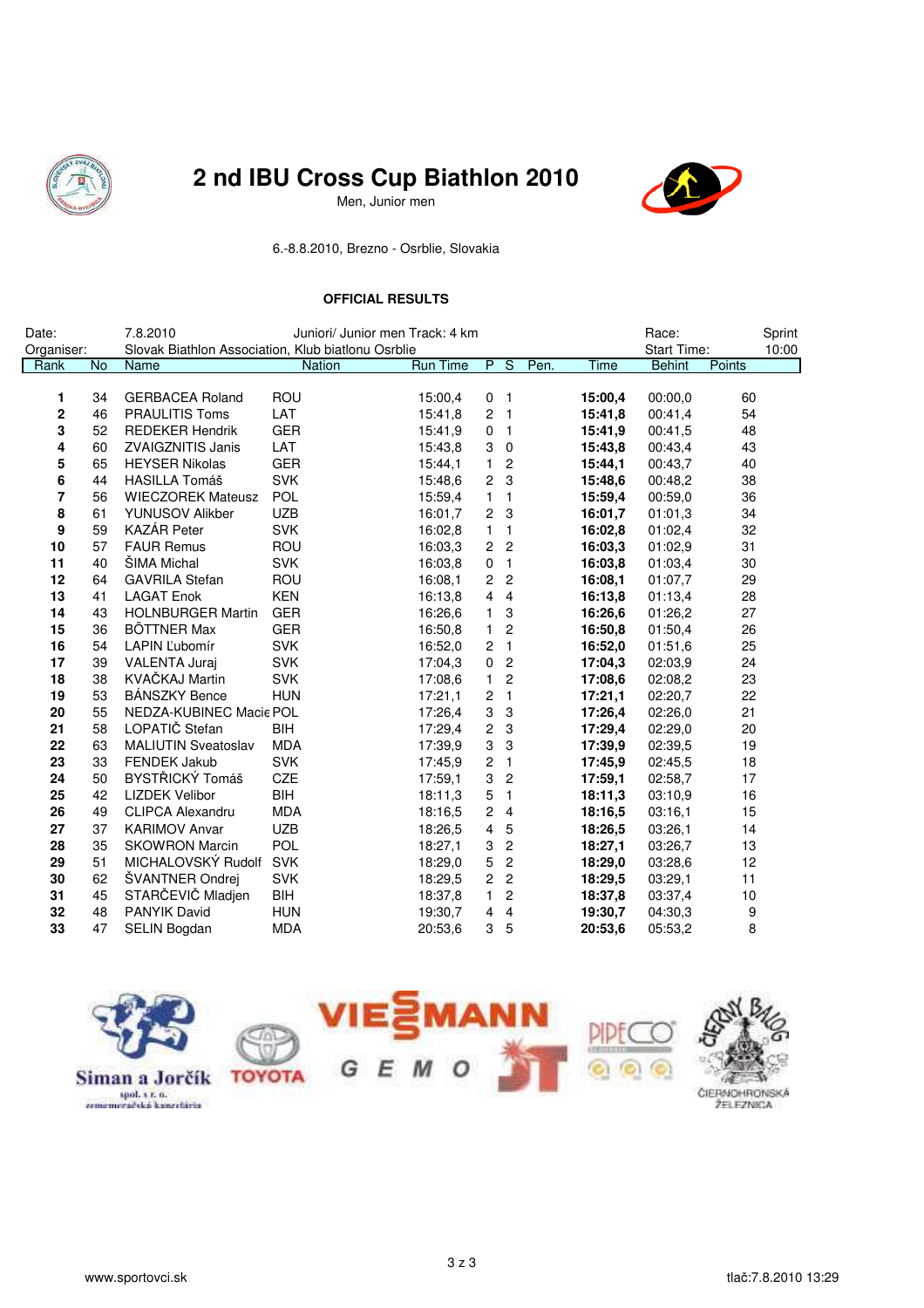



**Men, Junior men**

# **6.-8.8. 2010, Brezno, Osrblie, Slovakia**

## **OFFICIAL RESULTS - PURSUIT**

| Race date: | 8.8.2010                                           |
|------------|----------------------------------------------------|
| Organiser: | Slovak Biathlon Association, Klub biatlonu Osrblie |

| <b>Participation:</b> |    |  |  |
|-----------------------|----|--|--|
| Entered               | 65 |  |  |
| Started:              | 61 |  |  |
| Finished              | 59 |  |  |
| Did Not Finish:       | 0  |  |  |
| Did not Started:      | 4  |  |  |
| Disqualificated:      | 2  |  |  |
|                       |    |  |  |

#### **Weather:**

Cloudy , 20° C, Wind slow

### **Jury:**

| Technical delegate:   | Vaclav FIŘTÍK / CZE      |  |  |  |  |  |
|-----------------------|--------------------------|--|--|--|--|--|
| Chief of competition: | Jozef HIRSCHMAN / SVK    |  |  |  |  |  |
| Members:              | Vetnzeslav ILIEV / BUL   |  |  |  |  |  |
|                       | Sergey SEREBRYAKOV / UZB |  |  |  |  |  |
|                       | Peter KNAUTH / GER       |  |  |  |  |  |
|                       | Gheorghe GARNITA / ROU   |  |  |  |  |  |

### **Jury decision:**

**No. 31 disqualification according IBU Disc. Rules 5.5.v No. 32 disqualification according IBU Disc. Rules 5.5.v**

#### **IBU Technical delegate**

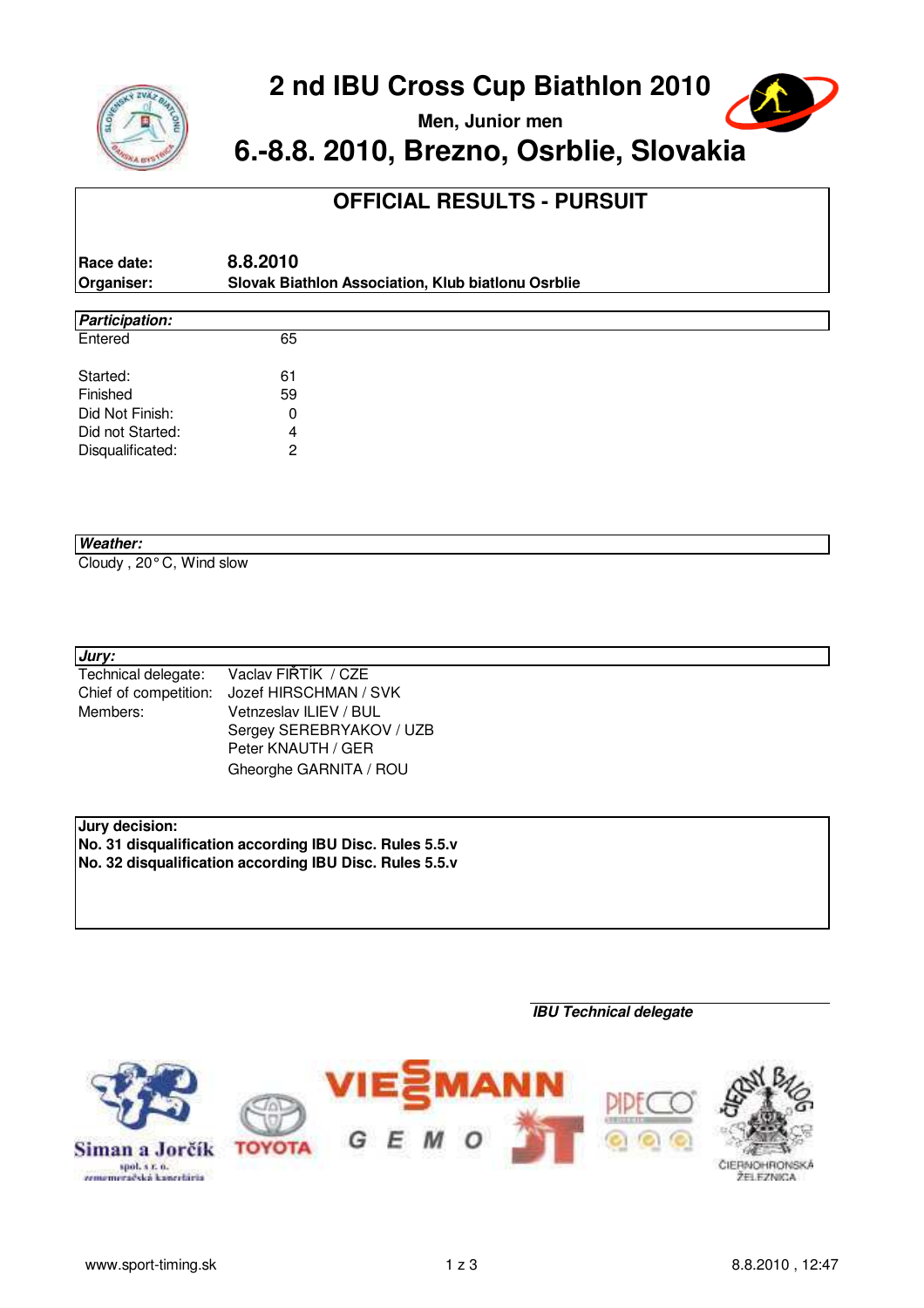

Men, Junior men



### 6.-8.8.2010, Brezno - Osrblie, Slovakia

#### **OFFICIAL RESULTS**

| Date:          |                | 8.8.2010                                           | Muži / Men Track: 6 km |                 |                |                  |                          |                           |      |           | Race:         |        | Pursuit |
|----------------|----------------|----------------------------------------------------|------------------------|-----------------|----------------|------------------|--------------------------|---------------------------|------|-----------|---------------|--------|---------|
| Organiser:     |                | Slovak Biathlon Association, Klub biatlonu Osrblie |                        |                 |                |                  |                          |                           |      |           | Start Time:   |        | 9:30    |
| Rank           | <b>No</b>      | Name                                               | <b>Nation</b>          | <b>Run Time</b> | $\overline{P}$ | $\overline{P}$   | $\overline{\mathcal{S}}$ | ड                         | Pen. | Time      | <b>Behind</b> | Points |         |
| 1              |                | MATIAŠKO Miroslav                                  | <b>SVK</b>             | 23:41,5         | $\mathbf{1}$   | 1                | $\mathbf 0$              | $\overline{1}$            |      | 0:23:41,5 | 00:00         | 60     |         |
| $\overline{2}$ | 4              | <b>KAZÁR Matej</b>                                 | <b>SVK</b>             | 23:44,8         | $\overline{2}$ | $\mathbf 0$      | $\pmb{0}$                | $\overline{2}$            |      | 0:23:44,8 | 00:03         | 54     |         |
| 3              | 3              | <b>YUNUSOV Anuzar</b>                              | <b>UZB</b>             | 25:29,3         | $\overline{c}$ | 3                | 1                        | $\overline{c}$            |      | 0:25:29,3 | 01:48         | 48     |         |
| 4              | 5              | <b>HURAJT Pavol</b>                                | <b>SVK</b>             | 25:56,2         | 1              | $\mathbf{0}$     | $\pmb{0}$                | $\mathbf{1}$              |      | 0:25:56,2 | 02:15         | 43     |         |
| 5              | $\overline{c}$ | <b>HODJIBAYEV Murod</b>                            | <b>UZB</b>             | 26:16,1         | $\overline{c}$ | $\overline{c}$   | $\overline{4}$           | $\ensuremath{\mathsf{3}}$ |      | 0:26:16,1 | 02:35         | 40     |         |
| 6              | 12             | <b>JABIN Steffen</b>                               | <b>GER</b>             | 26:21,6         | 1              | $\mathbf{1}$     | $\pmb{0}$                | $\overline{c}$            |      | 0:26:21,6 | 02:40         | 38     |         |
| 7              | 17             | RIDZOŇ Peter                                       | <b>SVK</b>             | 26:27,8         | $\mathbf{1}$   | 1                | 1                        | $\overline{c}$            |      | 0:26:27,8 | 02:46         | 36     |         |
| $\pmb{8}$      | 8              | SCHORNÝ Luboš                                      | <b>CZE</b>             | 26:57,9         | $\pmb{0}$      | $\pmb{0}$        | $\pmb{0}$                | $\mathbf{3}$              |      | 0:26:57,9 | 03:16         | 34     |         |
| 9              | 6              | NASIROV Ruslan                                     | <b>UZB</b>             | 27:12,4         | 4              | 2                | 3                        | $\overline{4}$            |      | 0:27:12,4 | 03:31         | 32     |         |
| 10             | 11             | <b>CIENIK Radovan</b>                              | <b>SVK</b>             | 27:21,3         | 1              | $\overline{c}$   | $\overline{c}$           | $\overline{2}$            |      | 0:27:21,3 | 03:40         | 31     |         |
| 11             | 7              | KIPTOO Eliyah                                      | <b>KEN</b>             | 27:25,7         | 5              | 5                | 5                        | $\overline{\mathbf{4}}$   |      | 0:27:25,7 | 03:44         | 30     |         |
| 12             | 13             | OTČENÁŠ Martin                                     | <b>SVK</b>             | 27:27,0         | $\overline{c}$ | $\overline{c}$   | $\overline{c}$           | $\mathbf{1}$              |      | 0:27:27,0 | 03:46         | 29     |         |
| 13             | 9              | <b>MOSER Christian</b>                             | <b>GER</b>             | 28:07,5         | 3              | $\overline{c}$   | 3                        | $\ensuremath{\mathsf{3}}$ |      | 0:28:07,5 | 04:26         | 28     |         |
| 14             | 19             | <b>CROITORU Liviu</b>                              | <b>MDA</b>             | 28:19,8         | $\mathbf{0}$   | 3                | 3                        | $\mathbf{1}$              |      | 0:28:19,8 | 04:38         | 27     |         |
| 15             | 20             | <b>IMRICH Slavomír</b>                             | <b>SVK</b>             | 28:40,4         | 0              | $\mathbf{1}$     | $\overline{c}$           | $\overline{c}$            |      | 0:28:40,4 | 04:59         | 26     |         |
| 16             | 18             | <b>BRIL Grzegorz</b>                               | <b>POL</b>             | 28:53,4         |                | $\overline{c}$   | $\overline{4}$           | 3                         |      | 0:28:53,4 | 05:12         | 25     |         |
| 17             | 22             | <b>ROTICH Titus</b>                                | <b>KEN</b>             | 28:57,9         | 5              | 4                | $\overline{4}$           | 5                         |      | 0:28:57,9 | 05:16         | 24     |         |
| 18             | 14             | <b>GRÖNE Norbert</b>                               | <b>SVK</b>             | 29:03,2         | 1              | $\overline{c}$   | $\overline{4}$           | 3                         |      | 0:29:03,2 | 05:22         | 23     |         |
| 19             | 25             | <b>VÁLEK Marian</b>                                | CZE                    | 29:13,4         | $\mathbf{1}$   | 1                | $\mathbf{1}$             | $\sqrt{2}$                |      | 0:29:13,4 | 05:32         | 22     |         |
| 20             | 23             | <b>WURST Milan</b>                                 | <b>CZE</b>             | 29:27,7         | 3              | $\mathbf{1}$     | $\pmb{0}$                | $\overline{4}$            |      | 0:29:27,7 | 05:46         | 21     |         |
| 21             | 15             | ŠKOVIERA Jozef                                     | <b>SVK</b>             | 29:31,1         | $\overline{c}$ | $\boldsymbol{2}$ | $\overline{c}$           | $\mathbf{1}$              |      | 0:29:31,1 | 05:50         | 20     |         |
| 22             | 24             | PALGUTA L'uboslav                                  | <b>SVK</b>             | 29:33,1         | $\overline{2}$ | $\mathbf{1}$     | $\overline{c}$           | $\overline{c}$            |      | 0:29:33,1 | 05:52         | 19     |         |
| 23             | 10             | RUSŇÁK Tomáš                                       | <b>SVK</b>             | 29:37,1         | 3              | $\mathbf{2}$     | $\mathbf{2}$             | $\mathbf{3}$              |      | 0:29:37,1 | 05:56         | 18     |         |
| 24             | 21             | HENGSTMENGEL Tom NED                               |                        | 30:40,3         |                | $\overline{c}$   | $\overline{4}$           | $\mathbf{1}$              |      | 0:30:40,3 | 06:59         | 17     |         |
| 25             | 26             | <b>GERGATH Artur</b>                               | <b>SVK</b>             | 31:59,9         | 2              | $\overline{4}$   | $\overline{\mathbf{4}}$  | 3                         |      | 0:31:59,9 | 08:18         | 16     |         |
| 26             | 27             | OLEJÁR Lukáš                                       | <b>SVK</b>             | 33:29,9         | 1.             | $\overline{2}$   | $\mathbf{1}$             | $\overline{4}$            |      | 0:33:29,9 | 09:48         | 15     |         |
| <b>DSQ</b>     | 31             | SARSGYAN Hovhannes ARM                             |                        |                 |                |                  |                          |                           |      |           |               |        |         |
| <b>DSQ</b>     | 32             | <b>TOROSSIAN Samvel</b>                            | <b>ARM</b>             |                 |                |                  |                          |                           |      |           |               |        |         |
| <b>DNS</b>     | 16             | ŠKVARIDLO Davorín                                  | <b>SVK</b>             |                 |                |                  |                          |                           |      |           |               |        |         |
| <b>DNS</b>     | 28             | KOŠINÁR Peter                                      | <b>SVK</b>             |                 |                |                  |                          |                           |      |           |               |        |         |
| <b>DNS</b>     | 29             | HLUŠEK Peter                                       | <b>SVK</b>             |                 |                |                  |                          |                           |      |           |               |        |         |
| <b>DNS</b>     | 30             | MOJŽIŠ Michal                                      | <b>SVK</b>             |                 |                |                  |                          |                           |      |           |               |        |         |

**No. 31 disqualification according IBU Disc. Rules 5.5.v No. 32 disqualification according IBU Disc. Rules 5.5.v**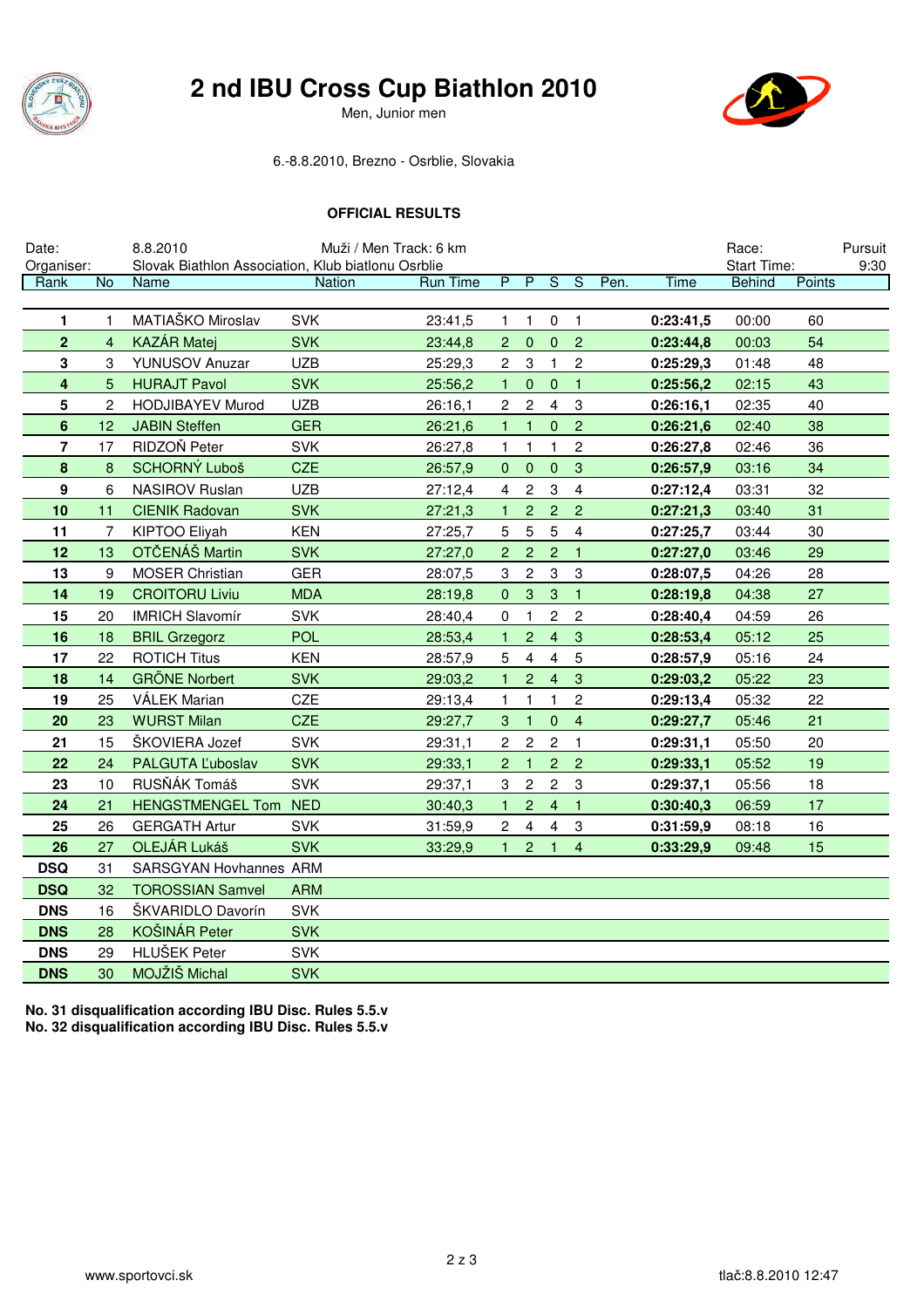

### *《食***》 2 nd IBU Cross Cup Biathlon 2010**

**Jesus Men, Junior men** 



#### 6.-8.8.2010, Brezno - Osrblie, Slovakia

#### **OFFICIAL RESULTS**

| Date:          |           | 8.8.2010                                           |               | Juniori/ Junior men Track: 6 km |                |                 |                |                |      |         | Race:         |                 | Pursuit |
|----------------|-----------|----------------------------------------------------|---------------|---------------------------------|----------------|-----------------|----------------|----------------|------|---------|---------------|-----------------|---------|
| Organiser:     |           | Slovak Biathlon Association, Klub biatlonu Osrblie |               |                                 |                |                 |                |                |      |         | Start Time:   |                 | 10:15   |
| Rank           | <b>No</b> | Name                                               | <b>Nation</b> | <b>Run Time</b>                 |                |                 | PPSS           |                | Pen. | Time    | <b>Behind</b> | Points          |         |
| 1              | 41        | <b>GERBACEA Roland</b>                             | <b>ROU</b>    | 25:11,1                         | 1              | -1              |                | $2\quad 0$     |      | 25:11.1 | 00:00         | 60              |         |
| $\mathbf{2}$   | 45        | <b>HEYSER Nikolas</b>                              | <b>GER</b>    | 25:35,8                         |                | 0 <sub>2</sub>  | $\overline{0}$ | $\overline{1}$ |      | 25:35,8 | 00:25         | 54              |         |
| 3              | 50        | <b>FAUR Remus</b>                                  | <b>ROU</b>    | 26:12.1                         | 3              | $\overline{1}$  |                | $2\quad 0$     |      | 26:12,1 | 01:01         | 48              |         |
| 4              | 52        | <b>GAVRILA Stefan</b>                              | <b>ROU</b>    | 26:28,2                         | $\mathbf{1}$   | $\overline{1}$  | $\mathbf{1}$   | 3              |      | 26:28,2 | 01:17         | 43              |         |
| 5              | 46        | <b>HASILLA Tomáš</b>                               | <b>SVK</b>    | 26:33,6                         | 2 <sup>1</sup> | $\mathbf 0$     | $\overline{4}$ | $\overline{4}$ |      | 26:33,6 | 01:23         | 40              |         |
| $\bf 6$        | 49        | <b>KAZÁR Peter</b>                                 | <b>SVK</b>    | 26:46,4                         |                | 2 <sub>2</sub>  | $\mathbf{0}$   | $\overline{1}$ |      | 26:46,4 | 01:35         | 38              |         |
| $\overline{7}$ | 53        | LAGAT Enok                                         | <b>KEN</b>    | 26:46.5                         | 5              | $\overline{4}$  | 3              | 5              |      | 26:46,5 | 01:35         | 36              |         |
| 8              | 43        | <b>REDEKER Hendrik</b>                             | <b>GER</b>    | 26:46.6                         | $\mathbf{0}$   | $\overline{1}$  | 3              | $\overline{2}$ |      | 26:46,6 | 01:36         | 34              |         |
| 9              | 44        | <b>ZVAIGZNITIS Janis</b>                           | LAT           | 27:30,9                         | 5              | $\overline{3}$  | $\overline{3}$ | $\overline{0}$ |      | 27:30,9 | 02:20         | 32              |         |
| 10             | 51        | <b>ŠIMA Michal</b>                                 | <b>SVK</b>    | 28:03,9                         | $\mathbf{0}$   | $\overline{2}$  | 2 <sub>1</sub> |                |      | 28:03,9 | 02:53         | 31              |         |
| 11             | 48        | YUNUSOV Alikber                                    | <b>UZB</b>    | 28:37,9                         | 3              | $\overline{4}$  |                | 3 <sub>4</sub> |      | 28:37,9 | 03:27         | 30              |         |
| 12             | 47        | <b>WIECZOREK Mateusz</b>                           | POL           | 28:47,9                         | 3              | $\overline{1}$  |                | 2 <sub>2</sub> |      | 28:47,9 | 03:37         | 29              |         |
| 13             | 42        | <b>PRAULITIS Toms</b>                              | LAT           | 28:56,2                         | 4              | 4               | $\overline{c}$ | $\overline{1}$ |      | 28:56,2 | 03:45         | 28              |         |
| 14             | 56        | <b>LAPIN L'ubomír</b>                              | <b>SVK</b>    | 29:01,5                         | $\overline{2}$ | $\overline{1}$  |                | $2\quad 0$     |      | 29:01,5 | 03:50         | 27              |         |
| 15             | 55        | <b>BÖTTNER Max</b>                                 | <b>GER</b>    | 29:30,3                         | 3              | $\mathbf 0$     | $\overline{c}$ | $\overline{2}$ |      | 29:30,3 | 04:19         | 26              |         |
| 16             | 54        | <b>HOLNBURGER Martin</b>                           | <b>GER</b>    | 29:45,6                         | $\overline{4}$ | $\overline{4}$  | $\mathbf{1}$   | $\mathbf{3}$   |      | 29:45,6 | 04:35         | 25              |         |
| 17             | 62        | <b>MALIUTIN Sveatoslav</b>                         | <b>MDA</b>    | 30:13,6                         | 1              | 3               | $\mathbf{1}$   | $\sqrt{2}$     |      | 30:13,6 | 05:03         | 24              |         |
| 18             | 58        | <b>KVAČKAJ Martin</b>                              | <b>SVK</b>    | 30:29,2                         |                | 2 <sub>2</sub>  | $\overline{2}$ | $\overline{1}$ |      | 30:29,2 | 05:18         | 23              |         |
| 19             | 61        | LOPATIČ Stefan                                     | <b>BIH</b>    | 31:08,0                         | 3              | 3               |                | $1 \quad 1$    |      | 31:08,0 | 05:57         | 22              |         |
| 20             | 60        | <b>NEDZA-KUBINEC Maciej</b>                        | <b>POL</b>    | 31:12.0                         | $\mathbf{1}$   | 5               | $\overline{4}$ | $\overline{2}$ |      | 31:12,0 | 06:01         | 21              |         |
| 21             | 57        | <b>VALENTA Juraj</b>                               | <b>SVK</b>    | 31:18,5                         |                | 2 <sub>2</sub>  |                | 2 <sub>3</sub> |      | 31:18,5 | 06:07         | 20              |         |
| 22             | 67        | <b>KARIMOV Anvar</b>                               | <b>UZB</b>    | 31:20,3                         | $2^{\circ}$    | $\overline{4}$  | 3              | $\overline{4}$ |      | 31:20,3 | 06:09         | 19              |         |
| 23             | 70        | ŠVANTNER Ondrej                                    | <b>SVK</b>    | 31:43,2                         | 1              | 3               | $\mathbf 0$    | $\Omega$       |      | 31:43,2 | 06:32         | 18              |         |
| 24             | 68        | <b>SKOWRON Marcin</b>                              | <b>POL</b>    | 32:00,6                         |                | $2\overline{2}$ | $\mathbf{1}$   | $\overline{2}$ |      | 32:00,6 | 06:49         | $\overline{17}$ |         |
| 25             | 64        | BYSTŘICKÝ Tomáš                                    | CZE           | 32:11.1                         | 3              | $\overline{4}$  | $\mathbf{1}$   | $\mathbf{1}$   |      | 32:11,1 | 07:00         | 16              |         |
| 26             | 59        | <b>BÁNSZKY Bence</b>                               | <b>HUN</b>    | 32:12.3                         | $\overline{0}$ | $\overline{2}$  | $\overline{4}$ | 3              |      | 32:12,3 | 07:01         | 15              |         |
| 27             | 63        | <b>FENDEK Jakub</b>                                | <b>SVK</b>    | 32:18.9                         | $\mathbf{1}$   | $\overline{c}$  | $\overline{2}$ | $\mathbf{3}$   |      | 32:18.9 | 07:08         | 14              |         |
| 28             | 65        | <b>LIZDEK Velibor</b>                              | <b>BIH</b>    | 32:24,1                         | $\overline{4}$ | $\overline{1}$  | $\overline{2}$ | $\overline{2}$ |      | 32:24,1 | 07:13         | 13              |         |
| 29             | 69        | MICHALOVSKÝ Rudolf                                 | <b>SVK</b>    | 32:29,2                         | $\mathbf{1}$   | $\overline{c}$  | 3              | $\overline{4}$ |      | 32:29,2 | 07:18         | 12              |         |
| 30             | 66        | <b>CLIPCA Alexandru</b>                            | <b>MDA</b>    | 33:17,7                         | $\overline{4}$ | $\overline{2}$  | $\mathbf{3}$   | $-5$           |      | 33:17,7 | 08:07         | 11              |         |
| 31             | 72        | PANYIK David                                       | <b>HUN</b>    | 34:00.3                         | 3              | $\overline{c}$  | $\overline{2}$ | $\overline{1}$ |      | 34:00.3 | 08:49         | 10              |         |
| 32             | 71        | STARČEVIČ Mladjen                                  | <b>BIH</b>    | 37:10,5                         | $\overline{2}$ | 5               | 3              | $\mathbf{3}$   |      | 37:10,5 | 11:59         | 9               |         |
| 33             | 73        | <b>SELIN Bogdan</b>                                | <b>MDA</b>    | 37:11,3                         | 3              | $\mathbf{1}$    | 5              | $\overline{2}$ |      | 37:11,3 | 12:00         | 8               |         |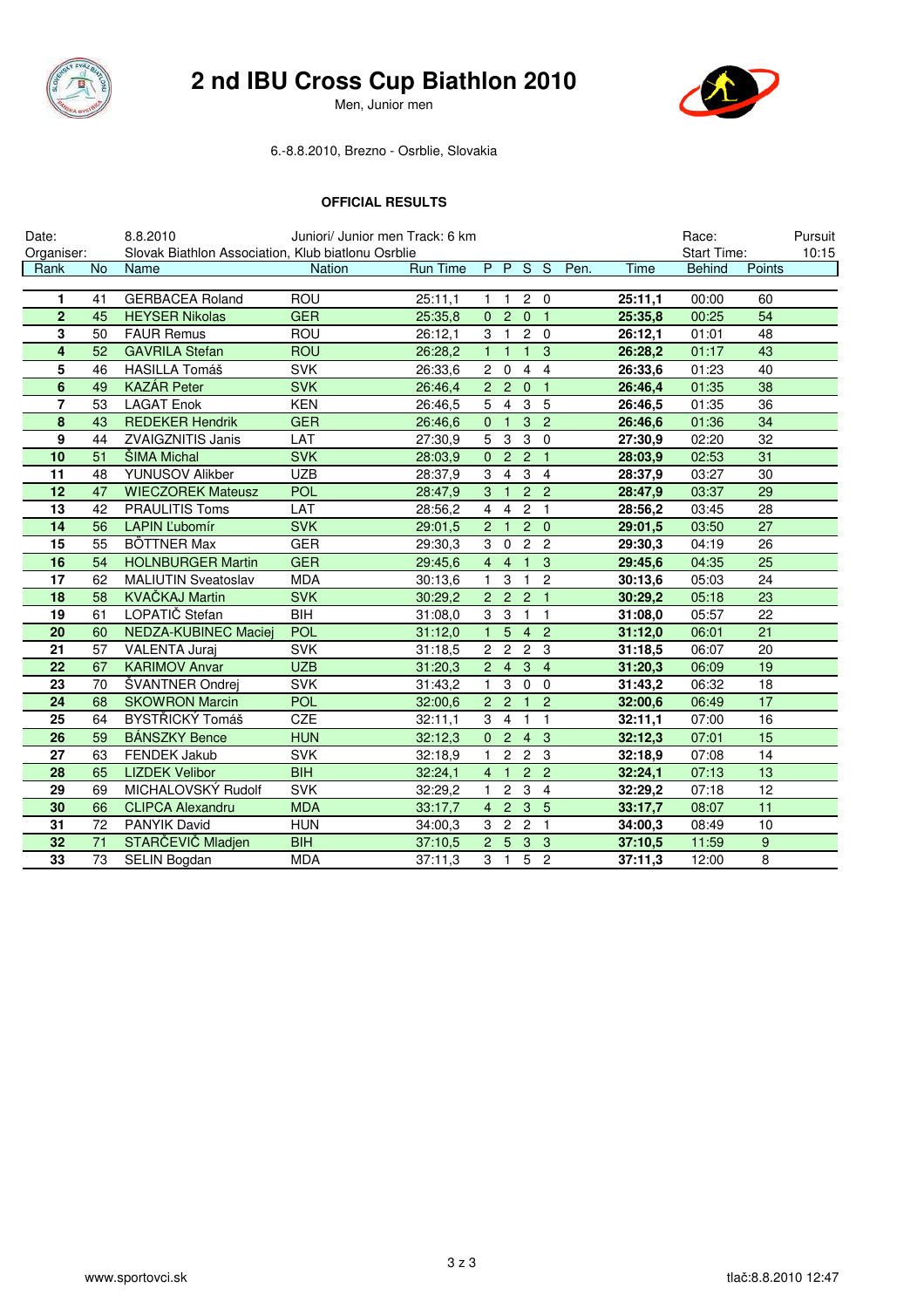



**Women, Junior women**

## **6.-8.8. 2010, Brezno, Osrblie, Slovakia**

### **OFFICIAL RESULTS - PURSUIT**

**Race date: 8.8.2010 Organiser: Slovak Biathlon Association, Klub biatlonu Osrblie**

| <b>Participation:</b> |    |  |  |  |  |  |  |
|-----------------------|----|--|--|--|--|--|--|
| Entered               | 31 |  |  |  |  |  |  |
| Started:              | 30 |  |  |  |  |  |  |
| Finished              | 28 |  |  |  |  |  |  |
| Did Not Finish:       |    |  |  |  |  |  |  |
| Did not Started:      |    |  |  |  |  |  |  |
| Disqualificated:      | ⌒  |  |  |  |  |  |  |

### **Weather:**

Cloudy , 20° C, Wind slow

| Jury:               |                                             |
|---------------------|---------------------------------------------|
| Technical delegate: | Vaclav FIRTIK / CZE                         |
|                     | Chief of competition: Jozef HIRSCHMAN / SVK |
| Members:            | Vetnzeslav ILIEV / BUL                      |
|                     | Sergey SEREBRYAKOV / UZB                    |
|                     | Peter KNAUTH / GER                          |
|                     | Gheoghe GARNITA / ROU                       |

### **Jury decision:**

**St. n. 120 - disqualificated according IBU Disc. Rules 5.5.s St. n. 107 - disqualificated according IBU Disc. Rules 5.5.t**